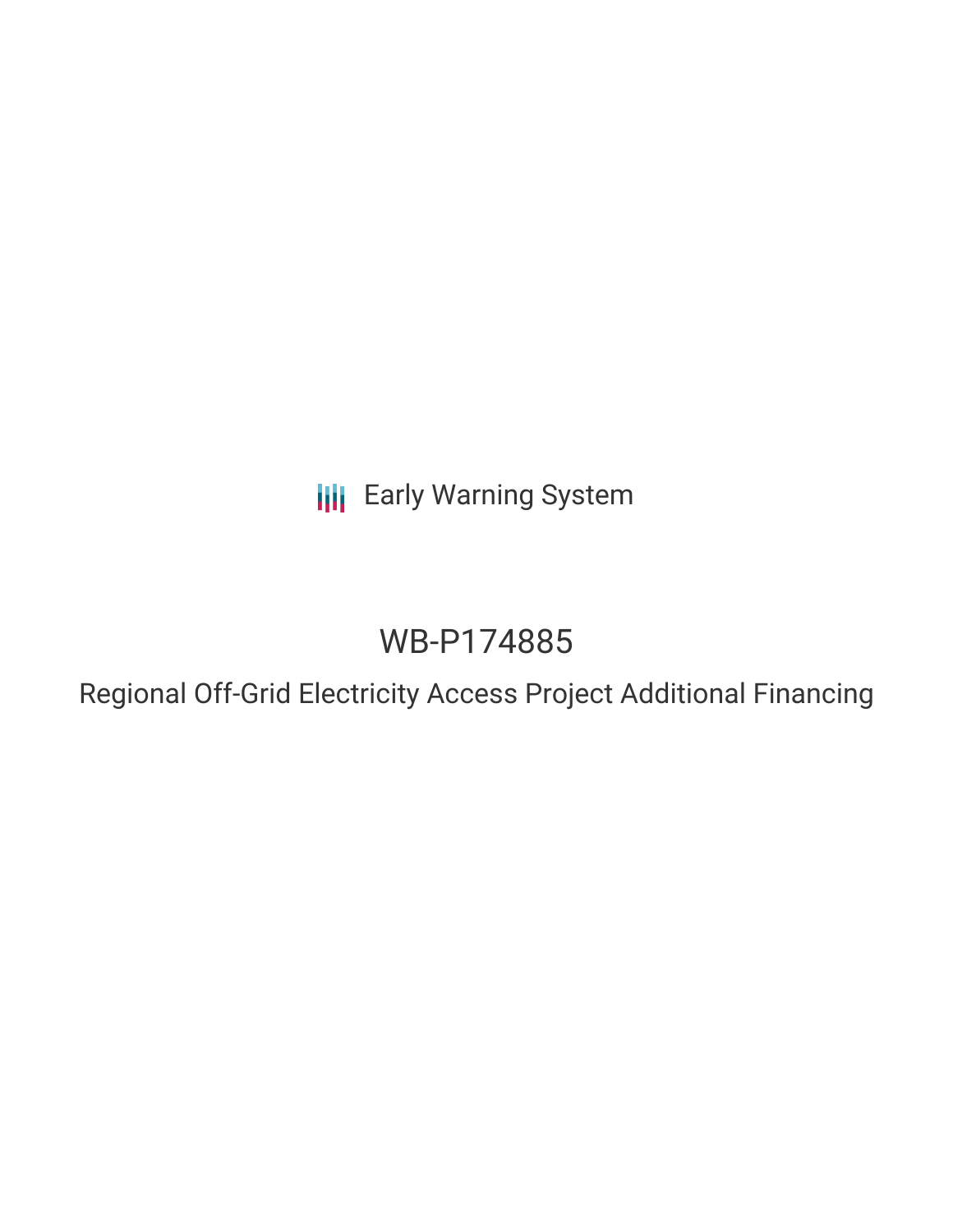

# **Quick Facts**

| <b>Countries</b>                              | Benin, Burkina Faso, Cape Verde, Gambia, Ghana, Guinea, Guinea-Bissau, Ivory Coast, Liberia, Mali, Mauritania, Niger, Nigeria, Senegal,<br>Sierra Leone, Togo |
|-----------------------------------------------|---------------------------------------------------------------------------------------------------------------------------------------------------------------|
| <b>Financial Institutions World Bank (WB)</b> |                                                                                                                                                               |
| <b>Status</b>                                 | Proposed                                                                                                                                                      |
| <b>Bank Risk Rating</b>                       | U                                                                                                                                                             |
| <b>Borrower</b>                               | West African Development Bank (BOAD), Economic Community of West Africa States (ECOWAS)                                                                       |
| <b>Sectors</b>                                | Climate and Environment, Energy                                                                                                                               |
| <b>Investment Type(s)</b> Loan                |                                                                                                                                                               |
| Loan Amount (USD) \$15.00 million             |                                                                                                                                                               |
| <b>Project Cost (USD)</b> \$5.00 million      |                                                                                                                                                               |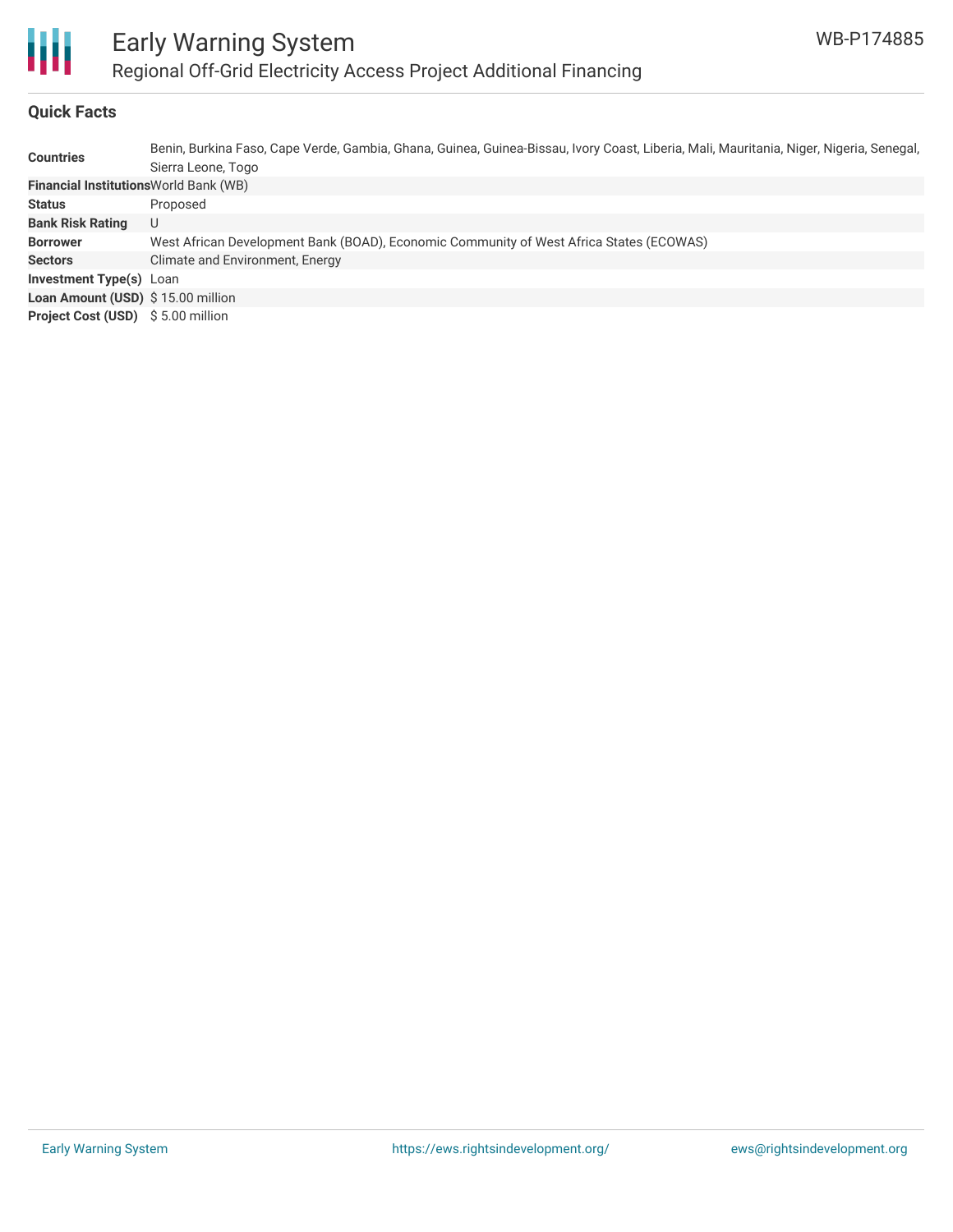

## **Project Description**

This project's objective is to increase electricity access of households and businesses using modern stand-alone solar systems through a harmonized regional approach in the Western African Region.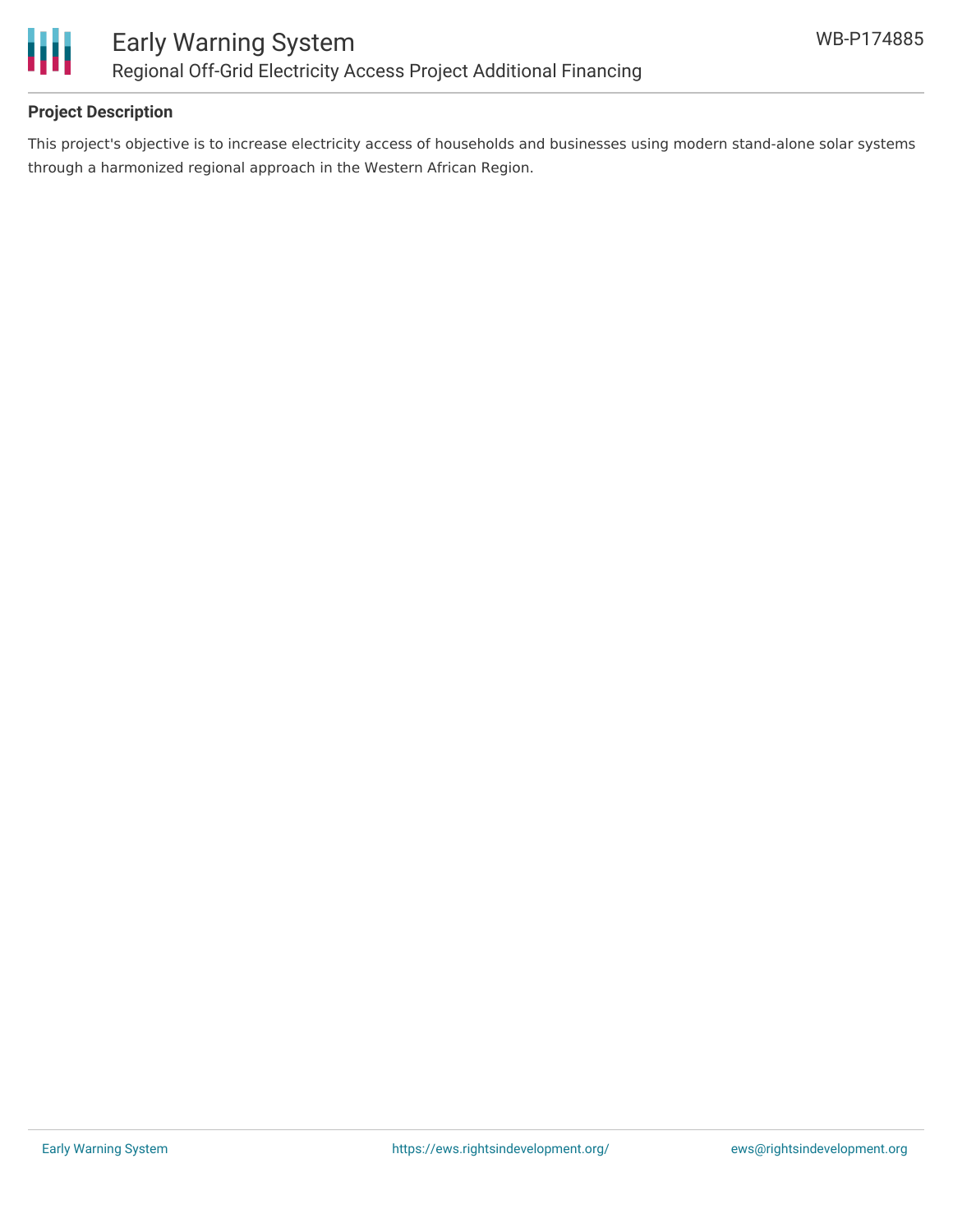

## **Investment Description**

World Bank (WB)